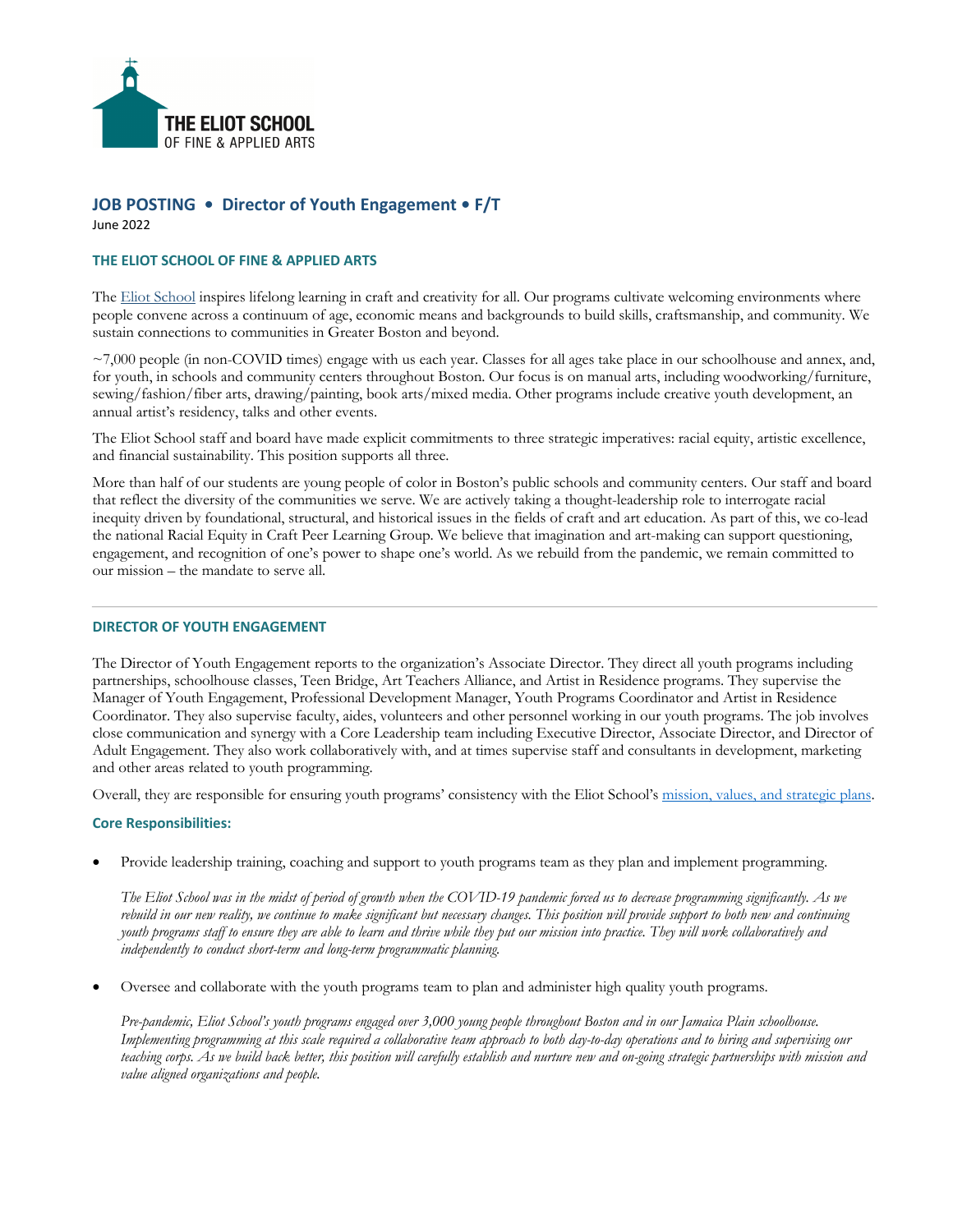• Support and maintain high quality youth programs teaching at the Eliot School and support high quality arts teaching staff across the region.

*Eliot School plays a significant role in professional development efforts in arts education in our region. This position provides guidance, support, training, and evaluation to all Eliot School youth-serving staff, teaching artists, and teaching assistants. through our Art Teachers Alliance (ATA). to ensure high quality arts instruction within the Eliot School youth programs. They also work with organizational partners to implement Supporting the Processing of Experiences in the Arts During Crisis (SPEAC) and other initiatives to support high quality arts instruction in Boston and the broader region.* 

• Work in collaboration with other staff to ensure the financial sustainability of Eliot School's youth programs.

*We recognize that the financial sustainability of our programs is essential as we work to have long-term, broad impact in arts and craft education. This position will work with the organization's Directors and youth programs team to determine annual budgets for programs. Youth programs budgets are balanced through a mix of contract income, grants, tuition, and individual donations. This position works directly with school's Directors, grant writers, and development and communication staff to set realistic budgets and meet revenue goals.*

• Collaboratively navigate racial equity transformation, building programs guided by demonstrated commitment to racial equity.

*The Eliot School seeks to contribute to a more just and equal world. As we design our programs and spaces to pursue equity, we are currently asking of ourselves: How do all parts of our school enact our mission to inspire lifelong learning in craft and creativity for all? Racial Equity is*  explicitly called out as one of the pillars of our strategic plan. This position works with organizational leadership to develop and implement long*term vision and present-day program implementation based on a commitment to racial equity.* 

### **Qualifications & Skills**

We hope for a combination of the following. Candidates need not fulfill every item, but we will weigh all these factors in our hiring decision.

## EXPERIENCE

- Exemplary track record with at least 2 years' experience managing nonprofit youth arts and/or community engagement, or equivalent.
- Demonstrated experience as an inclusive leader who has managed high performing, diverse teams, including remote employees.
- Demonstrated ability building thoughtful relationships with communities as a basis for engagement.
- 3-5 years of arts education experiences working with K-12 students in public or non-profit settings.
- Demonstrated experience navigating racial equity transformation in organizations or community efforts. Experience building programs guided by commitment to racial equity.
- Experience supporting organizations' financial sustainability by meeting goals for earned and contributed revenue related to programs and engagement.

# **ATTRIBUTES**

- Excellent verbal and written communication.
- Flexibility and experience working in a fast-paced, dynamic environment while exercising effective judgment in challenging situations and remaining calm under pressure.
- Demonstrated emotional intelligence, humility, cultural competence, feedback skills, and the ability to sustain trusted relationships with a wide array of people.
- The highest ethical standards and discretion.
- Strong commitment to the Eliot School's mission of lifelong learning in craft and creativity *for all*.

# ADDITIONAL QUALIFICATIONS

- Ability to work independently and as part of a team.
- Excellent skills in project management.
- Accurate, detail-oriented, able to meet deadlines.
- Excellent verbal and written communication.
- Comfortable with technology, able to adapt to new software and systems.